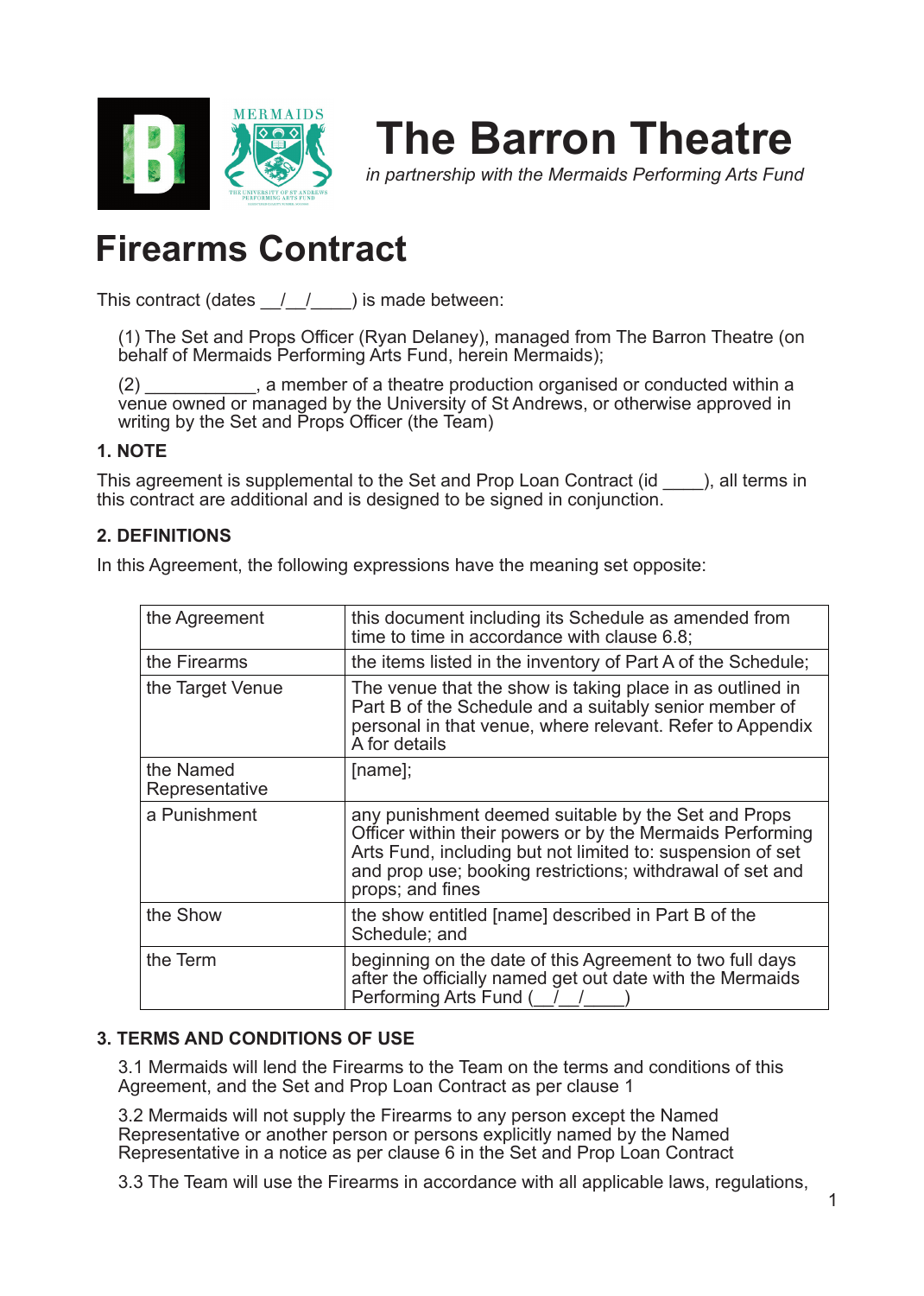governmental guidelines, and any additionally relevant contracts imposed by Mermaids. The laws include, but are not limited to:

- 3.3.1 Violent Crime Reduction Act 2006 c.36
- 3.3.2 The Anti Social Behaviour Act 2003 c.38 s.37(1)
- 3.3.3 The Firearms Act 1968 c.27 s.19

3.4 On loss of the Firearms, the Team will contact Mermaids as soon as physically possible with details on when, where and how the Firearms were lost. Failure to do so may result in a Punishment

3.5 The Team will keep the Firearms in good condition and repair (fair wear and tear expected) throughout the Term, and will be liable for the costs and expenses of maintaining and repairing the Firearms

4.2 The Team must demonstrate that the Target Venue has knowledge of the Firearms being in use via a copy of this contract signed by the Team, Mermaids and the Target **Venue** 

3.6 The Term may be extended only be written agreement of the Team and Mermaids produced a minimum of 24 hours before the previous end of the Term

3.7 The Team will not modify the Firearms under any circumstances and written permissions will not be given. The Team will be charged for the full value of the Firearms or an equivalent replacement as deemed suitable by the Set and Props Officer on the event of any modifications to the Firearms

3.8 Firearms have three classifications which will be marked directly on the weapon and require different handling with the terms having the classification set opposite

#### **4. SPECIAL HANDLING**

4.1 Before a loan of the Firearms can be agreed, the Named Representative must be briefed on all relevant policy, procedure, contract terms and relevant legislation

4.3 The Team must submit a risk assessment, with approval from the Target Venue, if relevant and unless waved by Mermaids, and the Mermaids Technical Officer before the loan of the Firearms can take place. This risk assessment must demonstrate suitable provisions for firearm use.

4.4 A record of all firearm use will be made by Mermaids with copies of this Agreement

4.5 the Firearms will be provided to and received from the Team in an opaque inventoried container following all relevant legislation

4.6 the Firearms will be provided at the Teams expense on the day of get in and returned at the Teams expense on the day of get out to Mermaids

4.7 the Team must complete the inventory sticker on the delivery case with the log in and out date as relevant and signed by the Named Representative

| <b>Full Weight Realistic</b> | These are metal body (giving realistic full weight) firearms |
|------------------------------|--------------------------------------------------------------|
| <b>Imitation Firearms</b>    | that are covered under any legislation                       |
| <b>Prop Weight Realistic</b> | These are plastic body (giving false weight) firearms that   |
| Imitation Firearms           | are covered under any legislation                            |
| <b>Exempt Firearms</b>       | Firearms not covered under any legislation                   |

Name

Email Address

**Signed** 

#### **The Named Representative**

*(on behalf of The Team)*

| Name                 |  |
|----------------------|--|
|                      |  |
| <b>Email Address</b> |  |
|                      |  |

**Signed** 

**Date** 

#### **The Target Venue**

### Name

*Ryan Delaney*

## Email Address

*merprops@st-andrews.ac.uk*

## **Signed**

## **Mermaids**